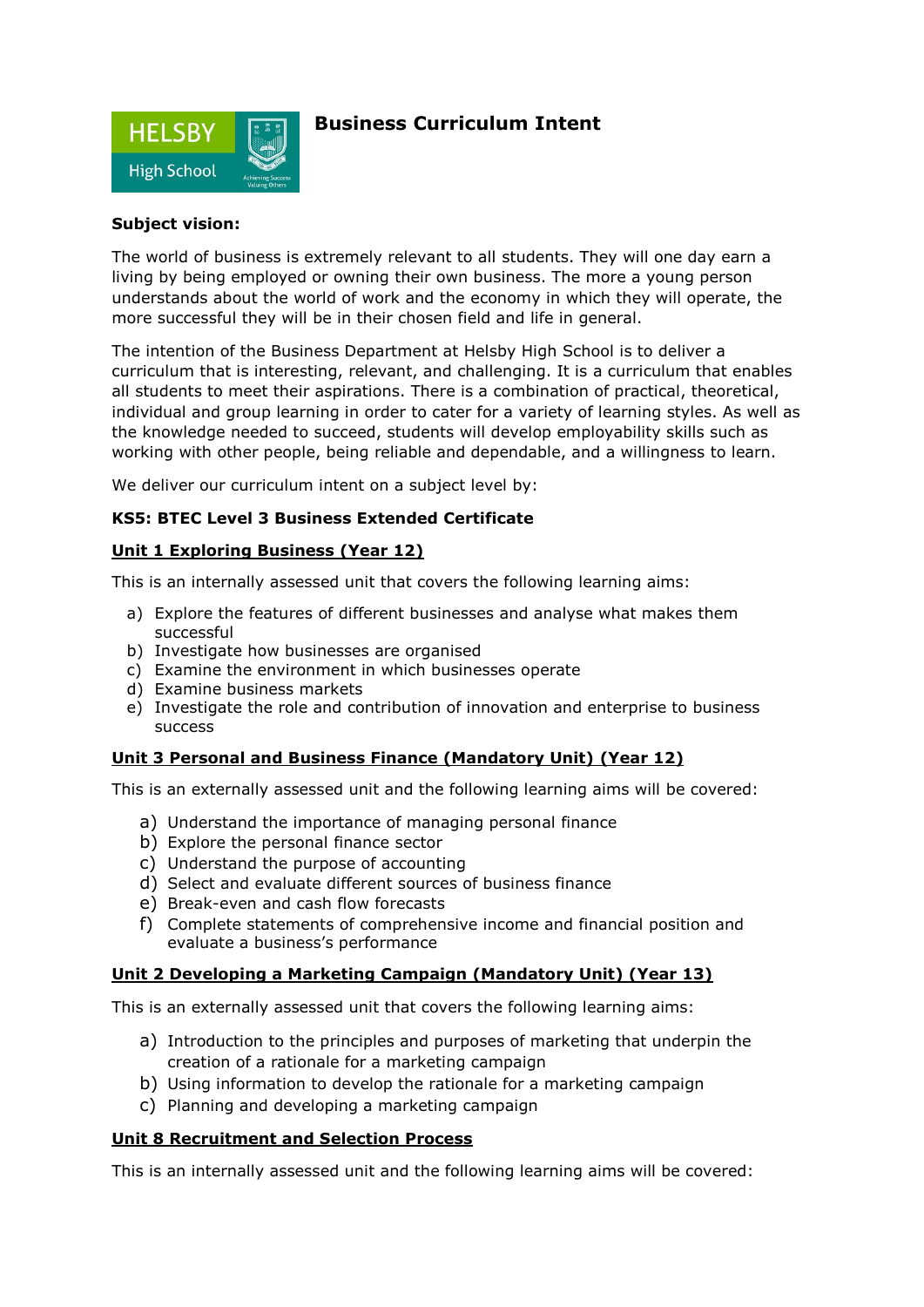- a) Examine how effective recruitment and selection contribute to business success
- b) Undertake a recruitment activity to demonstrate the process leading to a successful job offer
- c) Reflect on the recruitment

**Enrichment: Certificate in Financial Studies (London Institute of Banking and Finance).** This course is equivalent to half an Advanced Level qualification and offered to Year 12 students. It teaches young people the core disciplines of financial education. Students are encouraged to become responsible borrowers and sensible savers, and to appreciate the need for financial planning throughout their life.

In Business students '**Achieve success'** by:

| Encouraging high aspiration and a love of<br>learning | Regular department meetings to<br>organise curriculum content and<br>delegate tasks to ensure the<br>curriculum is implemented<br>effectively<br>Curriculum implementation is<br>designed to ensure that all learners<br>develop transferrable employable<br>skills<br>Encourages students to take risks in<br>their learning<br>Develop high levels of ICT skills |
|-------------------------------------------------------|--------------------------------------------------------------------------------------------------------------------------------------------------------------------------------------------------------------------------------------------------------------------------------------------------------------------------------------------------------------------|
| Maximising progress and potential                     | Starters, main and plenaries to<br>$\bullet$<br>ensure that the information is<br>embedded in our students' long<br>term memory<br>1:1 support available during break<br>and lunch time to provide extra<br>guidance<br>Regular 'review dates' to ensure<br>$\bullet$<br>students understand the content<br>and can apply it confidently                           |
| Providing rewarding learning experiences              | Well-resourced department that has<br>$\bullet$<br>teachers who specialise in each unit<br>Interview practice/assessment<br>$\bullet$<br>centre activities<br>Plenty of opportunities to reflect<br>$\bullet$<br>and improve their critical thinking<br>skills                                                                                                     |
| Offering diverse opportunities                        | Students are given guidance<br>booklets for each unit and learning<br>aims to guide their learning<br>Every student has access to past<br>papers and revision material<br>Well-qualified teachers with expert<br>knowledge                                                                                                                                         |
| Recognising and celebrating all<br>achievement        | Students are made aware of their<br>target and predicted grade<br>Regular communication, constant<br>feedback on areas of strength and<br>improvement<br>Business continues to perform<br>above national average                                                                                                                                                   |